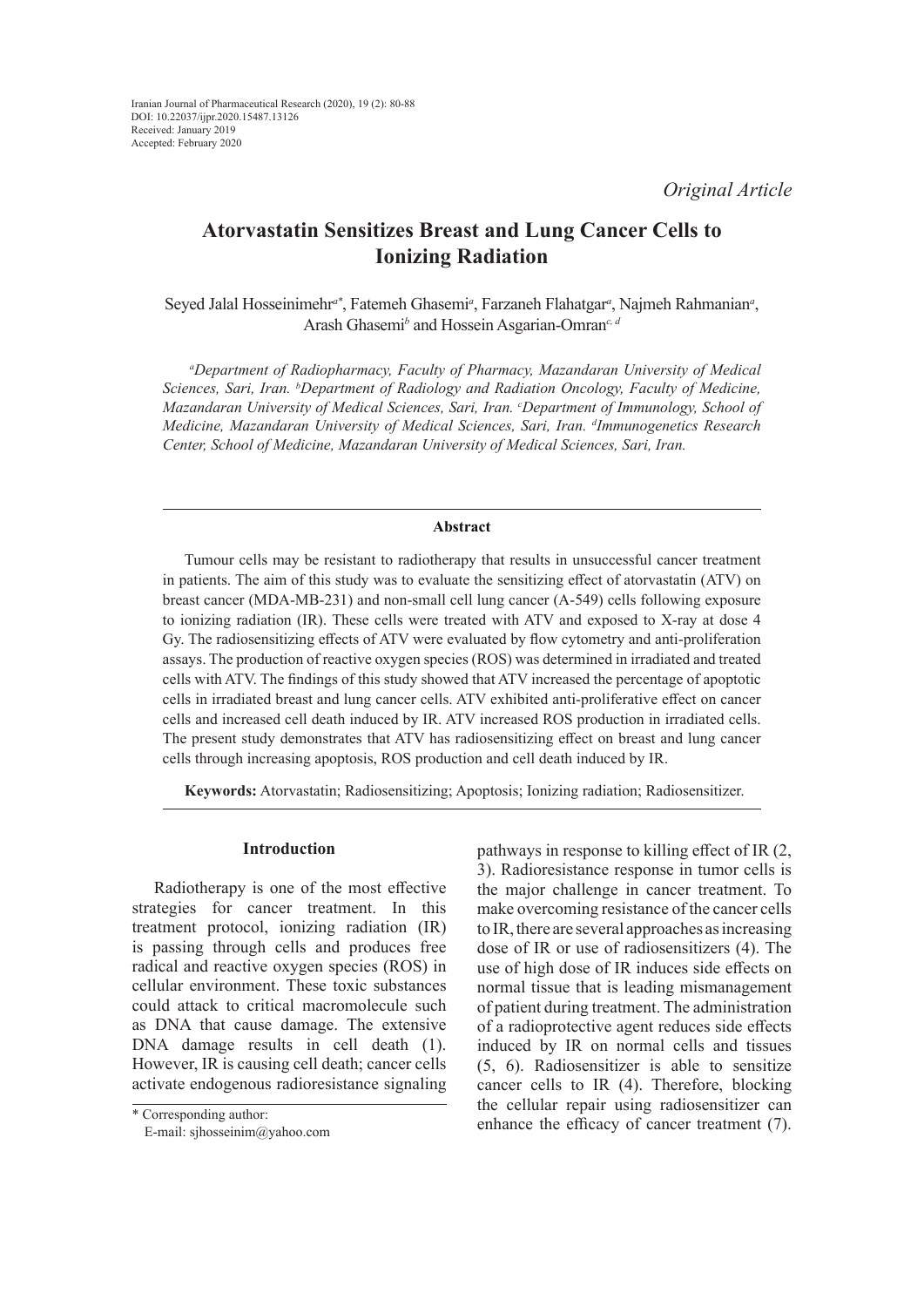Atorvastatin (ATV) is a member of statin family that is inhibiting HMG-CoA reductase activity and is a cholesterol-loweing drug. It exhibits anti-cancer activity in several human cancer cells (8-10). ATV is able to induce autophagy in cancer cells leads to cell death (11, 12). However, ATV has exhibited anticancer effects, several studies demonstrated the radioprotective effect of ATV on normal tissues. Recently, we demonstrated that ATV reduced side effects of IR on lymphocyte, testis, and kidney (13-15). Anti-inflammatory, enhanced endogenous antioxidant, inhibition of lipid peroxidation, and caspase-3 are main mechanisms involved in radioprotective effect of ATV on normal cells and tissues. However, the protective effects of ATV on normal cells and tissues have been well studied. There are limited studies about the effect of cotreatment of ATV and IR on cancer cells. In a clinical trial, we demonstrated that topical administration of ATV reduced skin toxicity induced by IR in patients with breast cancer (16). Thus, the present study attempts to investigate the sensitizing effect of ATV on IR-induced apoptosis and cell death in breast cancer (MDA-MB-231) and non-small cell lung cancer (A-549) cells. These results demonstrate ATV is potentially radiation sensitizer for the treatment of human breast and lung cancers.

#### **Experimental**

MDA-MB-231 and A-549 cell lines were obtained from the Pasteur Institute (Iran) and cultured at 37 °C and 5%  $CO_2$  in Dulbecco's Modified Eagle Medium (DMEM) (Gibco, Paisley, UK) supplemented with 10% fetal bovine serum (FBS) (Gibco, UK) and 100 μg/mL penicillin–streptomycin (Gibco, UK). Annexin-V-FLUOS Staining Kit was obtained from eBioscienc (USA). Atorvastatin (from Sobhan daru Pharmaceutical Company, Iran) was freshly prepared in DMSO as stock solution and diluted in culture medium at concentration dose 10 µM. This ATV concentration was chosen based on our previous study that ATV exhibited *in-vitro* the highest radioprotective effects on human normal lymphocyte without any cellular toxicity as compared to the other concentrations (13).

### *Apoptosis determination by flow cytometry*

Apoptotic cells were analysed in cancer cells at 24 h after exposure of cells to IR. MDA-MB-231 and A-549 cells  $(3 \times 10^5)$  were treated with ATV at concentration 10 μM for four hours in 12-well plates and then were exposed to IR at dose 4 Gy. The cells were irradiated with 4 MV X-ray produced by a radiotherapy machine (Linear accelerator, Siemens, Primus, Germany) at a 1.96 Gy/min dose rate and source to sample distance (SSD) of 60 cm. The cells were cultured in DMEM medium for 24 h. The apoptotic cells were determined using an 'Annexin-V-FLUOS Staining Kit' according to the manufacturer's instruction (eBioscience, USA). Briefly, the cells were washed with PBS and incubated with Annexin-V FLUOS labeling solution (containing 2 μL Annexin-V-FLUOS labelling reagent and 2 μL propidium iodide (PI) solution in 100 μL incubation buffer for each sample) at room temperature in the dark for 15 min. Following incubation, the analysis was performed with a Partec flow cytometer system and Flomax software (Partec, Germany). Unstained cells were considered as negative control for background determination. For each sample, a minimum of 10000 events were counted and analysed.

### *Antiproliferation assay*

MDA-MB-231 and A-549 cells (10,000 cells) were plated in each well of a 96-well plate and were incubated and allowed to attach for 24 h in a humidified atmosphere of 5%  $\mathrm{CO}_2$  in air at 37 °C (Incubator-Biotek-NB 203L Korea). After incubation, the cells were treated with ATV (10 µM) and incubated for 4 h before exposure to X-ray at dose 4 Gy. The radiation dose was selected according to our preliminary study. The cells were incubated for 72 h in a humidified atmosphere of 5%  $CO<sub>2</sub>$  in air at 37 °C. The culture medium was removed and MTT solution (5 mg/mL PBS) was then added and the plate was located in optimal atmosphere at 37 °C. The metabolically active cells reduced MTT to blue formazan crystals. After incubating for 4 h, the formazan crystals in each well were dissolved in DMSO. The absorbance of each well was read with an ELISA Reader at 570/630 nm (Bioteck, USA). The cells without any treatment were used as control for comparison of absorbance and cell viability (17).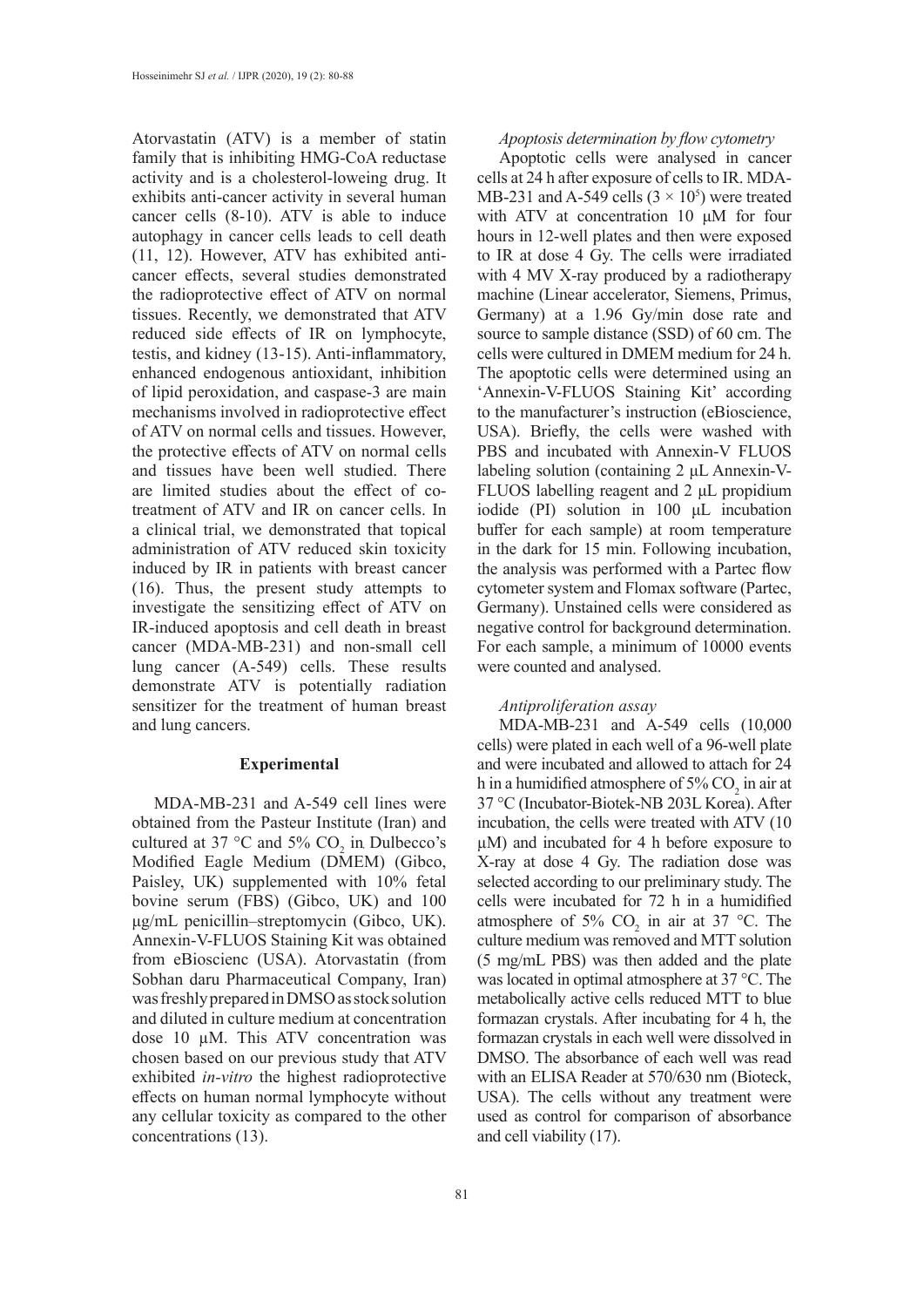#### *ROS determination*

The intracellular accumulation of ROS was assayed using DCFH-DA, an uncharged, cell permeate fluorescent probe. Inside the cells, DCFH-DA is cleaved by nonspecific esterases forming DCFH, which is the nonfluorescein form and is oxidized to the fluorescent compound DCF in the presence of ROS. MDA-MB-231 and lung cancer cells were seeded in 96 well-plates at a density of 2  $\times$  10<sup>4</sup> cells per well overnight. The cells were treated with ATV  $(10 \mu M)$  for 4 h. Afterwards the cells were washed with PBS and loaded with 30 μM DCFH-DA in PBS for 30 min. DCFH-DA was removed and each well was loaded with PBS. The plate was irradiated with X-ray at a single dose of 4 Gy. Since the ROS oxidize intracellular DCFH to the fluorescent DCF dye, the DCF fluorescence intensity is taken as being directly proportional to the ROS concentration. The intensity of fluorescence was recorded by a fluorescence spectrophotometer, with an excitation filter of 490 nm and an emission filter of 520 nm. The ROS level was calculated as the mean intensity of the treated cells.

*Statistical analysis*

The data values are presented as means  $\pm$ standard deviation (SD). Statistical analysis was performed using one-way analysis of variance (ANOVA), as well as Tukey's multiple comparison and Dunnett multiple comparison tests. *P*-value < 0.05 was considered as significant and highly significant (Prism 7 Software, 2016, USA).

### **Results**

## *Apoptosis in MDA-MB-231 cells treated with ATV and radiation*

The flow cytometry was used for measurement of apoptosis in breast cancer cells which were treated with ATV and exposed to IR (Figure 1).



**Figure 1.** Effect of atorvastatin (ATV; 10 µM) on X-ray-induced apoptosis in MDA-MB-231 cells. Cells were analyzed for Annexin V binding and for PI uptake using flow cytometry. Representative dot plots of one set of five independent experiments of Annexin V and PI staining are shown. In each figure, the lower left quadrant (Annexin V− and PI<sup>−</sup> ) was considered as live cells, the lower right quadrant (Annexin V<sup>+</sup> and PI<sup>-</sup>) was considered as early apoptotic cells, the upper right quadrant (Annexin V<sup>+</sup> and PI<sup>+</sup>) was considered as late apoptotic and necrotic cells.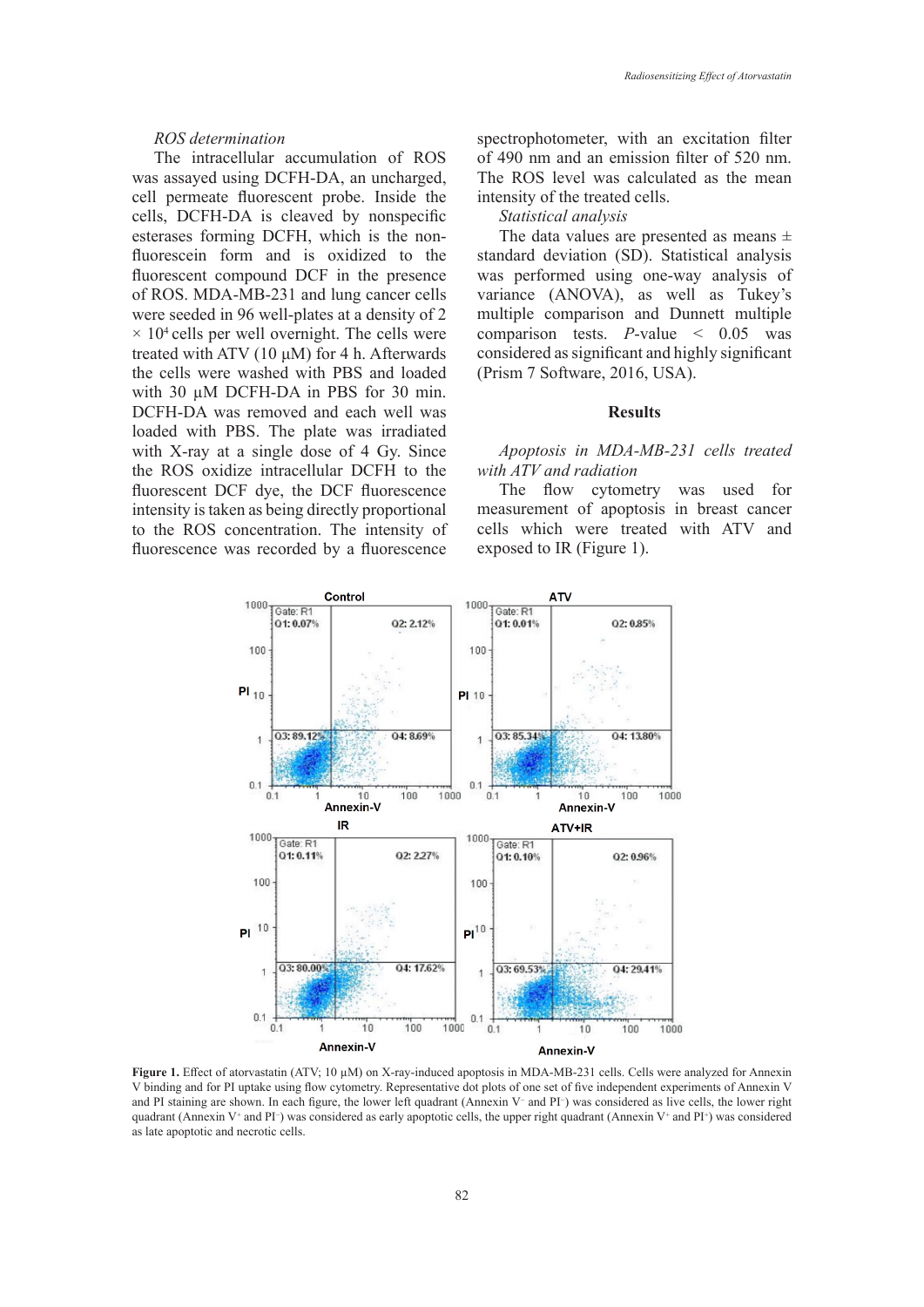As shown in Figure 2, compared to the control group  $(8.0\% \pm 2.1)$ , the apoptosis rate of MDA-MB-231 cells was increased in ATValone group (13.9%  $\pm$  2) and IR-alone group  $(15.4\% \pm 3.1)$  ( $P < 0.01$ ). A non-significant difference was observed between ATV and

IR groups in induction of apoptosis in MDA-MB-231 cells was observed. Furthermore, the apoptosis rate was significantly increased in MDA-MB-231 + IR group  $(28.4\% \pm 3.3)$ compared to the IR alone and ATV alone groups  $(P < 0.001)$ .



**Figure 2.** Effect of atorvastatin (ATV; 10 µM) on X-ray ionizing radiation (IR)-induced apoptosis in MDA-MB-231 cells. The percentages of apoptotic cells were shown in experimental groups. Values are expressed as mean  $\pm$  SD of three independent experiments. *\*P* < 0.05: ATV or 4 Gy group alone compared to sham control, *\*ATV*+ IR and ATV and IR alone groups.

*Apoptosis in A-549 cells treated with ATV and radiation*

The flow cytometry was used for measurement of apoptosis in lung cancer cells which were treated with ATV and exposed to IR (Figure 3). As shown in Figure4, compared to the control group  $(25.9\% \pm 1.9)$ , the apoptosis rate of A-549 cells was increased in ATV-alone group  $(37.6\% \pm 3.9)$  and IRalone group  $(38.3\% \pm 4.5)$   $(P < 0.05)$ . A nonsignificant difference was observed between ATV and IR groups in induction of apoptosis in A-549 cells was observed. Furthermore, the apoptosis rate was significantly increased in A-549 + IR group  $(54.2% \pm 7.2)$  compared to the IR alone and ATV alone groups  $(P < 0.01)$ .

## *Effect of ATV and ionizing radiation on cell proliferation in MDA-MB-231*

The effect of ATV on proliferation of breast cancer cell was determined by MTT assay. Breast cancer cells proliferation was significantly inhibited by ATV at 10 µM concentration after 72 h incubation  $(P < 0.01)$  (Figure 5). ATV exhibited a survival rate of  $71\% \pm 5$  in MDA-MB-231 cells. IR exhibited a survival rate of  $78\% \pm 5$  in MDA-MB-231 cells at dose 4 Gy (P) < 0.01). The proliferation of breast cancer cells

was significantly reduced by ATV in combination with IR. This additive effect was  $59\% \pm 1$  in proliferation of breast cancer cells. A significant difference was observed between ATV+ IR and ATV or IR alone  $(P < 0.05)$  was observed. This result indicates that ATV has additive effect with X-ray on inhibition of cell growth in breast cancer cell. A radiosensitizing effect of ATV on the breast cancer cells was observed.

### *Effect of ATV and ionizing radiation on cell proliferation in A-549 cells*

The effect of ATV on proliferation of lung cancer cell was determined by MTT assay. Non-small cell lung cancer cells proliferation was significantly inhibited by ATV at  $10 \mu M$ concentration after 72 h incubation  $(P < 0.01)$ (Figure 6). ATV exhibited a survival rate of  $85\% \pm 7$  in A-549 cells. IR exhibited a survival rate of  $83\% \pm 4$  in A-549 cells at dose 4 Gy  $(P < 0.01)$ . The proliferation of lung cancer cells was significantly reduced by ATV in combination with IR. This additive effect was  $73\% \pm 4$  in proliferation of lung cancer cells. A non-significant difference was observed between ATV+IR and ATV or IR alone (*P* < 0.05) was observed. This result indicates that ATV has additive effect with X-ray on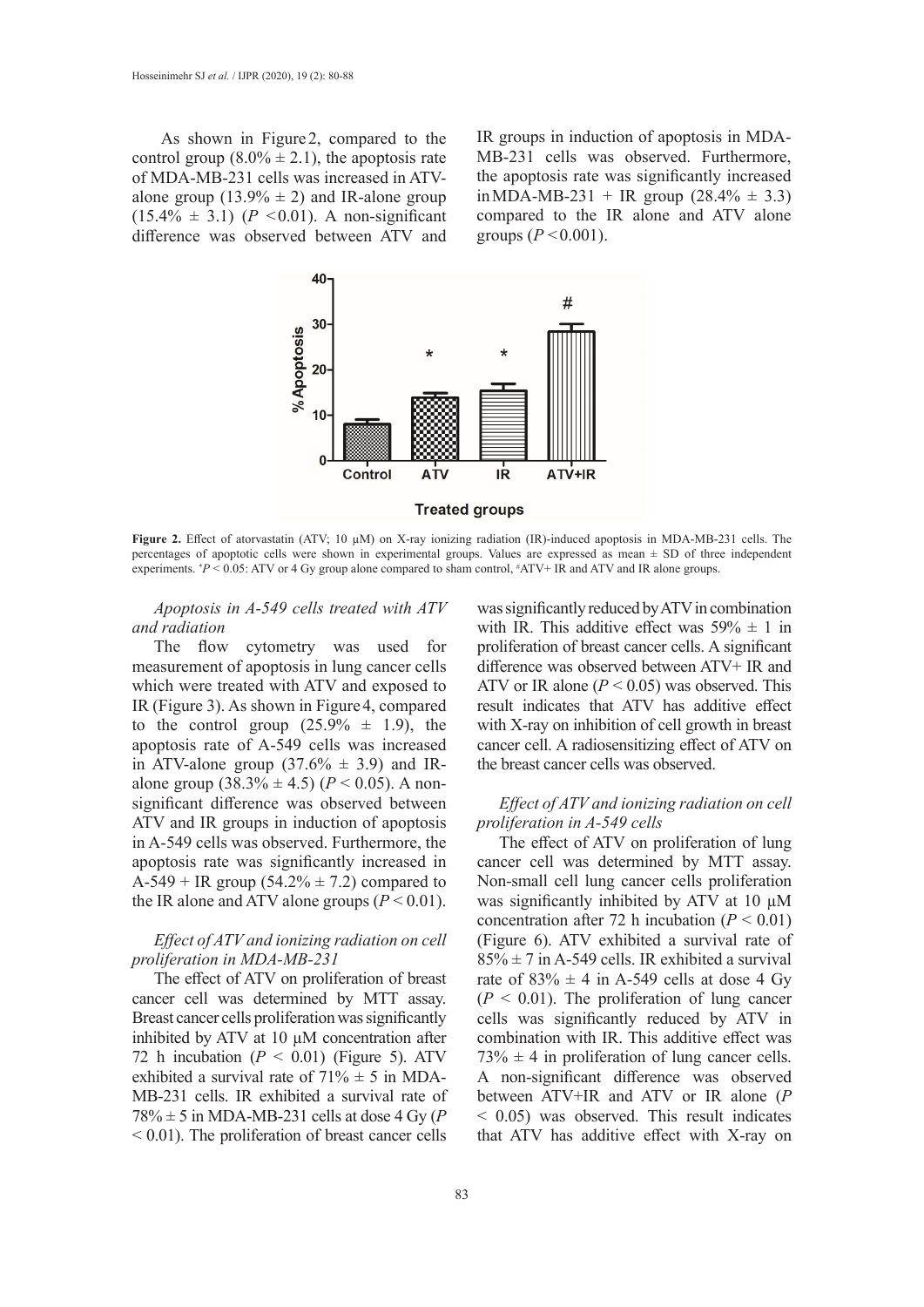

**Figure 3.** Effect of atorvastatin (ATV; 10 µM) on X-ray radiation-induced apoptosis in A-549 cells. Cells were analyzed for Annexin V binding and for PI uptake using flow cytometry. Representative dot plots of one set of five independent experiments of Annexin V and PI staining are shown. In each figure, the lower left quadrant (Annexin V− and PI<sup>−</sup> ) was considered as live cells, the lower right quadrant (Annexin V<sup>+</sup> and PI<sup>-</sup>) was considered as early apoptotic cells, the upper right quadrant (Annexin V<sup>+</sup> and PI<sup>+</sup>) was considered as late apoptotic and necrotic cells.



**Figure 4.** Effect of atorvastatin (ATV; 10 µM) on X-ray ionizing radiation (IR)-induced apoptosis in A-549 cells. The percentages of apoptotic cells were shown in experimental groups. Values are expressed as mean ± SD of three independents experiments. \* *P* < 0.05: ATV or 4 Gy group alone compared to sham control,  $*ATV + 4$  Gy and ATV and IR alone groups.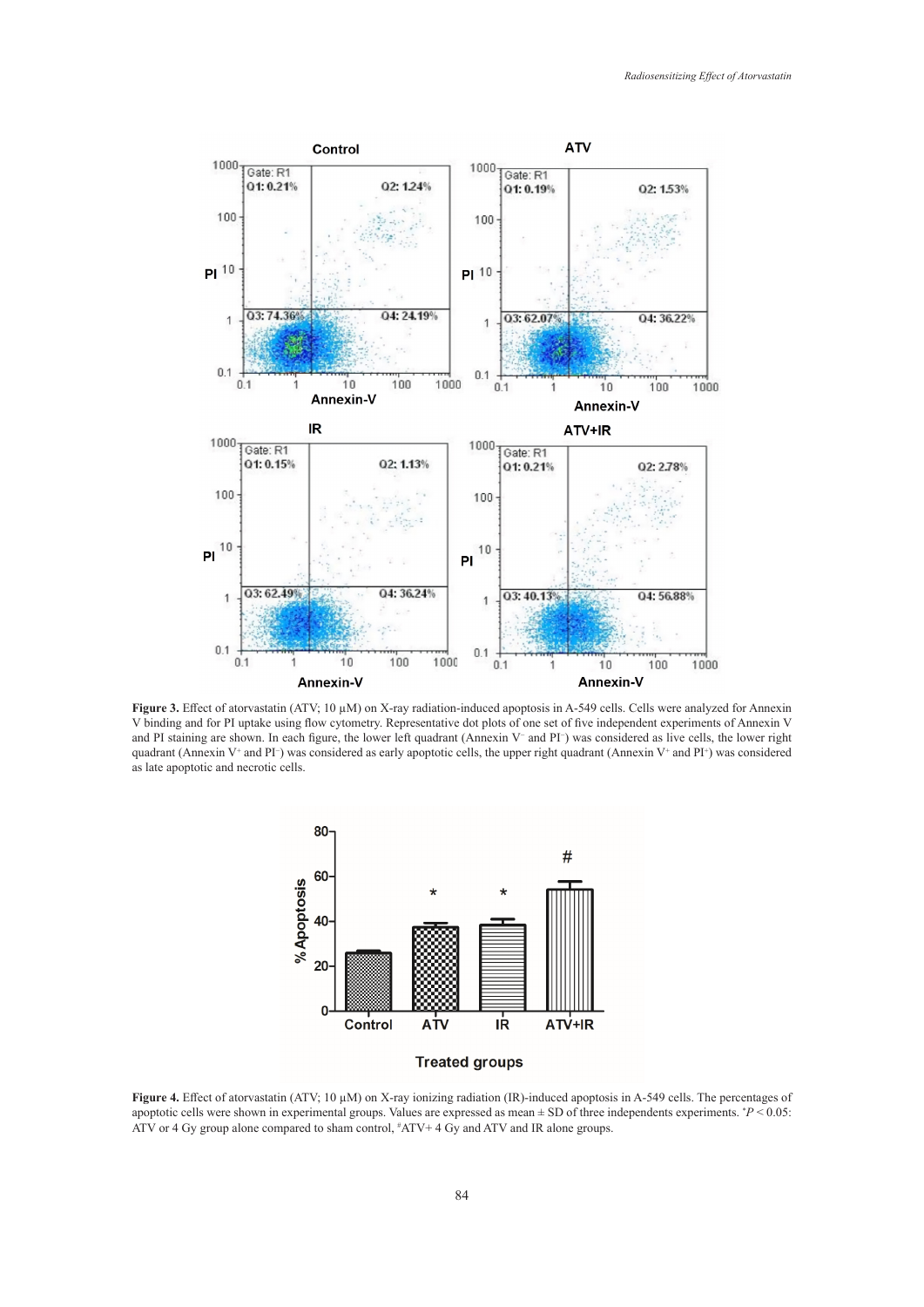

**Figure 5.** Effect of atorvastatin (ATV) at concentration 10  $\mu$ M alone and in combination with X-ray ionizing radiation (IR) on MDA-MB-231 cells. Cell proliferation was assayed with MTT test after 72 h incubation. \* *P* < 0.05, comparison control group with IR or ATV alone groups;  $^{#}P$  < 0.05, comparison ATV + IR groups with IR or ATV alone groups

inhibition of cell growth in the lung cancer cell. A radiosensitizing effect of ATV on the lung cancer cells was observed.

### *ROS levels*

Ionizing radiation produces ROS and oxidative stress result in cellular toxicity. Irradiated MDA-MB-231 and A-549 cells showed a significant increase in DCF fluorescence after 4 Gy irradiation  $(P < 0.001)$  (Figure 7). Treatment cells with 10 µM ATV significantly increased ROS levels in irradiated cells  $(P < 0.05)$  (Figure 8). Thus, pre-treatment with ATV showed an additive effect on radiationinduced ROS generation in the irradiated breast and lung cancer cells**.**

### **Discussion**

In this study we demonstrated that ATV



**Figure 6.** Effect of atorvastatin (ATV) at concentration 10 µM alone and in combination with X-ray ionizing radiation (IR) on A-549 cells. Cell proliferation was assayed with MTT test after 48 h incubation. \* *P* < 0.05, comparison control group with IR or ATV alone groups;  $P < 0.05$ , comparison ATV + IR groups with IR or ATV alone groups

sensitized MDA-MB-231 breast and A-549 lung cancer cells to IR. ATV increased apoptosis and cell deaths induced by IR on the breast and lung cancer cells. The resistance of the cancer cells to IR is a challenge in radiotherapy regimen in the patients. The cancer cells activate various signalling pathways resulting in resistance to radiation-induced cell death (3). In cancer treatment, it is very benefit to find a medication which enhances killing effect of IR on cancer cells. The administration of a safe radiosensitizer by the patient during radiotherapy results in the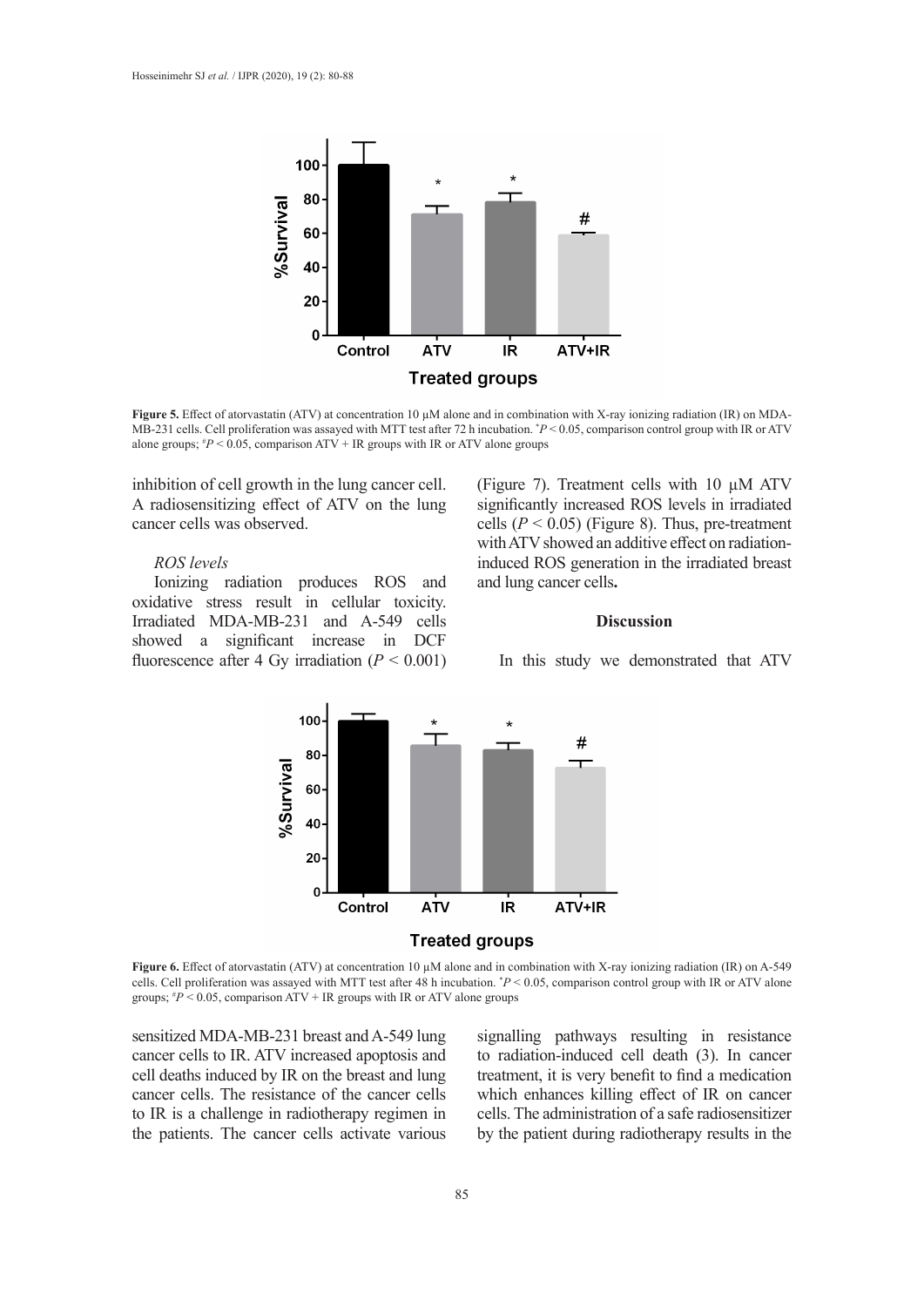

**Figure 7.** Effect of atorvastatin (ATV) at concentration 10 µM alone and in combination with X-ray ionizing radiation (IR) on reactive oxygen species (ROS) production in MDA-MB-231 cells. ROS were determined with DCF fluorescence assay. \* *P* < 0.001, comparison between IR group with control and ATV groups;  $P < 0.05$  comparison between ATV + IR with IR.



**Figure 8.** Effect of atorvastatin (ATV) at concentration 10  $\mu$ M alone and in combination with X-ray ionizing radiation (IR) on reactive oxygen species (ROS) production in A-549 cells. ROS were determined with DCF fluorescence assay. \* *P* < 0.001, comparison between IR group with control and ATV groups; # *P* < 0.05 comparison between ATV+ IR with IR.

improved cancer treatment, also dose of radiation for cancer treatment could be reduced in the patients (3, 4). It is noticed that a radiosensitizer should be ineffective or has radioprotective effect on the normal cells, otherwise radiosensitizer enhances radiation-induced toxicity on the normal cells. ATV is widely used as a medicine for lowering cholesterol in the patients. Recently we showed ATV protected normal human lymphocytes to IR. ATV treatment reduced genotoxicity induced by IR on lymphocytes that micronuclei assay was performed for evaluation of its radioprotective effect. The maximum radioprotection was observed with *in-vitro* ATV treatment at dose 10 µM on irradiated normal human lymphocytes with an efficacy of 68% protection. Genotoxicity was not observed with ATV alone at concentration 10 µM on normal human lymphocytes (13). It is interesting that ATV exhibited a radiosensitizing effect on the breast and lung cancer cells at concentration of 10 µM while ATV exhibited radioprotective effect on normal cells at this dose. IR causes free radicals in cellular environment that these toxic substances have crucial role in cell death. The dose 4 Gy of IR was chosen based on previous studies that this dose was able to increase apoptosis in cancer cells (18-20). In this study, we showed that exposure of cancer cells with IR at dose 4 Gy significantly increased ROS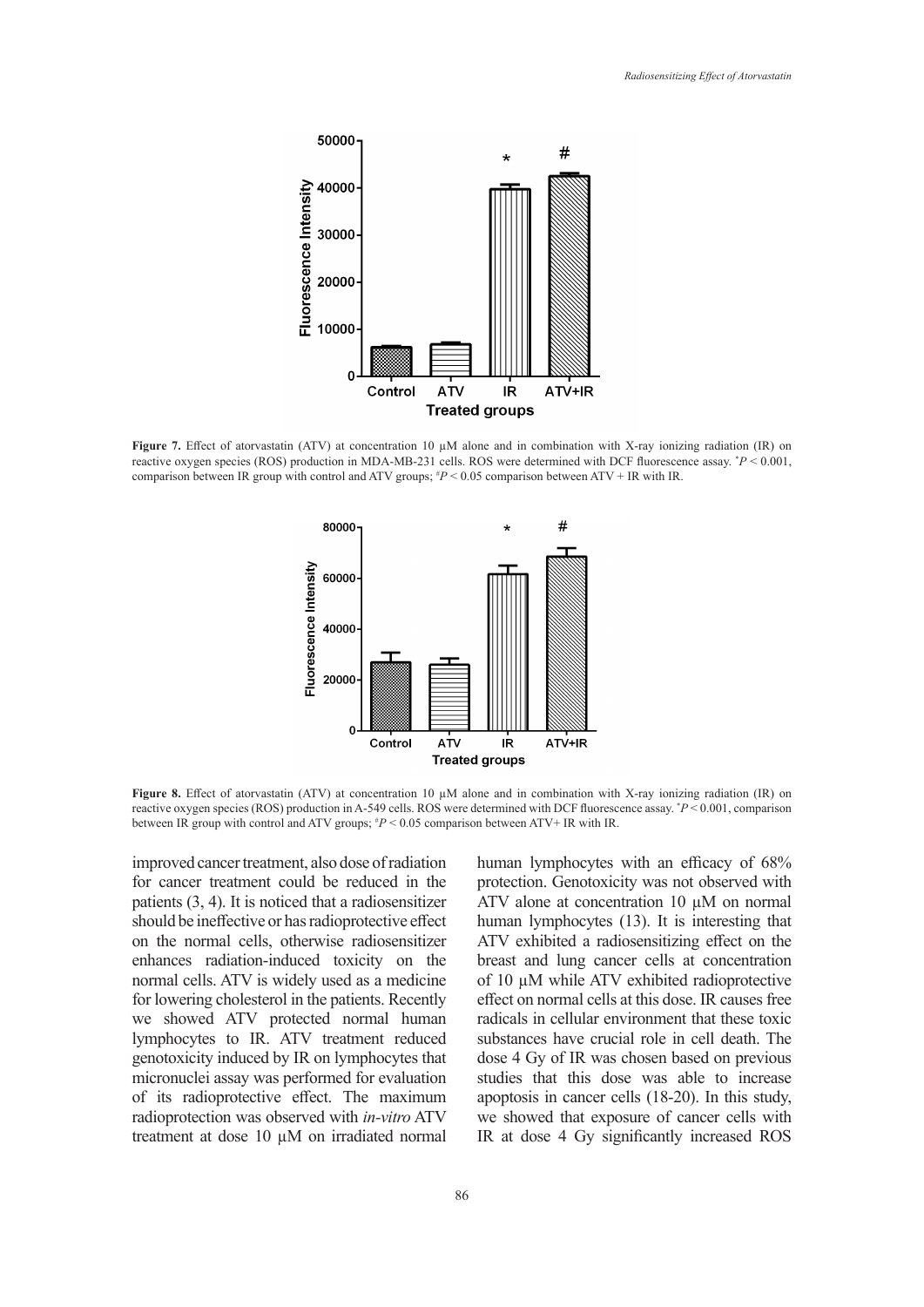production, and an additive ROS production was observed in cancer cell pretreated with ATV. Findings showed that enhanced ROS production is a mechanism involved in cancer cell deaths that were exposed to IR. Previous studies showed that ATV has anticancer effect through different mechanisms. ATV induces apoptosis and cell deaths in breast, prostate, and bladder cancer cells through autophagy (9, 21 and 22) and inducing chromosome breaks (23). ATV effectively induced apoptosis in ovarian cancer cells through activation of Jun N-terminal kinases (JNK) (24). ATV is able to induce oxidative stress in breast cancer cell results in apoptosis and cell deaths (25). Several mechanisms have been demonstrated for radiosensitizing effects of drugs such as AKT/mTOR signalling pathways and cox-2 inhibition (by celecoxib) (26), activated checkpoint kinase 2 (CHK2) ( by valproic acid) (27), ROS production (by mefenamic acid) (19), reduction of intracellular GSH content and HIF-1α expression (by oleanolic acid) (28), downregulated endogenous STAT1 expression (by zoledronic acid) (29), cell cycle G2/M arrest (by albendazole) (30), and autophagy inducing ( by vitamin D or vitamin D analogs) (31). Recently Jones *et al.* showed that anti-proliferative activity of ATV in the ovarian cancer cell lines was associated with induction of apoptosis, autophagy, cellular stress, and cell cycle G1 arrest via inhibition of AKT/mTOR and activation of the MAPK pathways. ATV inhibited cell adhesion and invasion, and finally ATV exhibited anti-metastasis (32). Metastasis is a challenge of cancer disease in patients, and ATV could diminish metastasis in patients with cancers. In our study, ATV alone exhibited anti-proliferation and apoptosis in breast and lung cancer cells, that is in accordance with previous studies. In this study, an additive and synergistic effect of ATV and IR were observed on the irradiated breast and lung cancer cells. Recently we showed that ATV protected testis and kidneys against toxicity induced by IR in mice. The antioxidant, anti-inflammatory, and anti-caspase-3 activities were main mechanisms of ATV in radioprotection (14, 15).

The dual capabilities of ATV to act as an oxidant and radiosensitizing effect in breast and lung cancer cells, yet radioprotective effect in normal cells, supports the role of ATV as a promising agent for radiotherapy that could

### significantly improve the cancer treatment. **Conclusion**

We demonstrated that the ATV sensitized human breast and lung cancer cells to radiation-induced apoptosis and death. Since, previously the radioprotective effects of ATV on normal cells and tissues were observed, this result provides a new indication of ATV for sensitizing the cancer cells to radiation therapy in the patients.

### **Acknowledgment**

This study was supported by a grant from Mazandaran University of Medical Sciences, Sari, Iran. Seyed Jalal Hosseinimehr received this grant.

#### **References**

- (1) Hosseinimehr SJ. Flavonoids and genomic instability induced by ionizing radiation. *Drug Discov. Today* (2010) 15: 907-18.
- (2) Hosseinimehr SJ. The use of angiotensin II receptor antagonists to increase the efficacy of radiotherapy in cancer treatment. *Future Oncol.* (2014) 10: 2381-90.
- (3) Salehifar E and Hosseinimehr SJ. The use of cyclooxygenase-2 inhibitors for improvement of efficacy of radiotherapy in cancers. *Drug Discov. Today* (2016) 21: 654-62.
- (4) Linam J and Yang LX. Recent developments in radiosensitization. *Anticancer Res.* (2015) 35: 2479-85.
- (5) Hosseinimehr SJ, Ahmadi A, Beiki D, Habibi E and Mahmoudzadeh A. Protective effects of hesperidin against genotoxicity induced by (99m)Tc-MIBI in human cultured lymphocyte cells. *Nucl. Med. Biol.*  (2009) 36: 863-7.
- (6) Hosseinimehr SJ, Zakaryaee V and Froughizadeh M. Oral oxymetholone reduces mortality induced by gamma irradiation in mice through stimulation of hematopoietic cells. *Mol. Cell. Biochem.* (2006) 287: 193-9.
- (7) Srivastava M and Raghavan SC. DNA double-strand break repair inhibitors as cancer therapeutics. *Chem. Biol.* (2015) 22: 17-29.
- (8) Bjarnadottir O, Kimbung S, Johansson I, Veerla S, Jonsson M, Bendahl PO, Grabau D, Hedenfalk I and Borgquist S. Global transcriptional changes following statin treatment in breast cancer. *Clin. Cancer Res.* (2015) 21: 3402-11.
- (9) Kang M, Jeong CW, Ku JH, Kwak C and Kim HH. Inhibition of autophagy potentiates atorvastatininduced apoptotic cell death in human bladder cancer cells *in-vitro*. *Int. J. Mol. Sci.* (2014) 15: 8106-21.